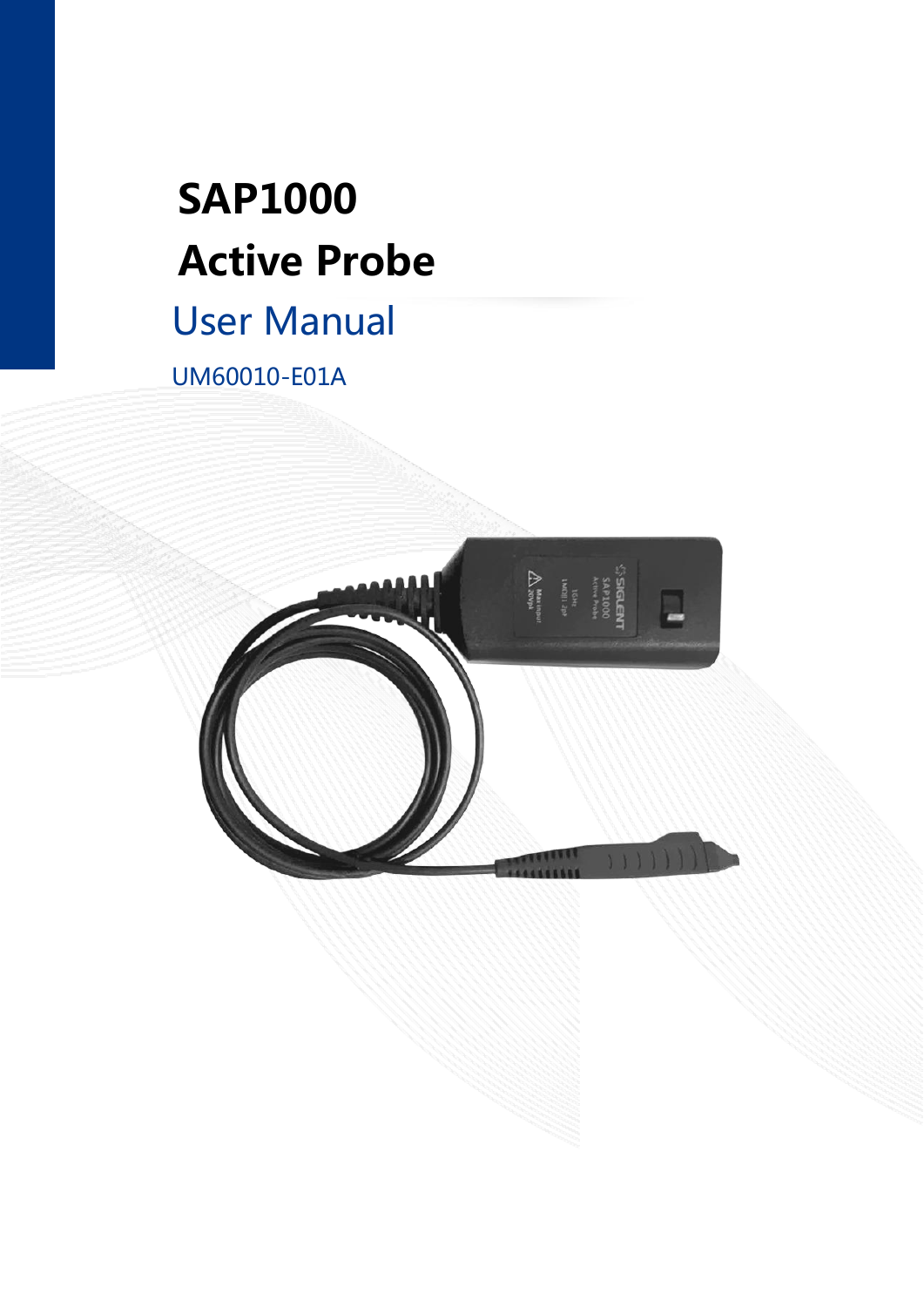## Contents

<span id="page-1-0"></span>

| 1                       | INTRODUCTION 3 3                 |  |  |  |  |  |  |
|-------------------------|----------------------------------|--|--|--|--|--|--|
| $\mathbf{2}$            |                                  |  |  |  |  |  |  |
|                         | 2.1<br>2.2.<br>2.3<br>2.4<br>2.5 |  |  |  |  |  |  |
| 3                       |                                  |  |  |  |  |  |  |
|                         | 3.1<br>3.2<br>3.3<br>3.4         |  |  |  |  |  |  |
| $\overline{\mathbf{4}}$ |                                  |  |  |  |  |  |  |
| 5                       |                                  |  |  |  |  |  |  |
| 6                       |                                  |  |  |  |  |  |  |
|                         | 6.1<br>6.2                       |  |  |  |  |  |  |
| $\overline{7}$          |                                  |  |  |  |  |  |  |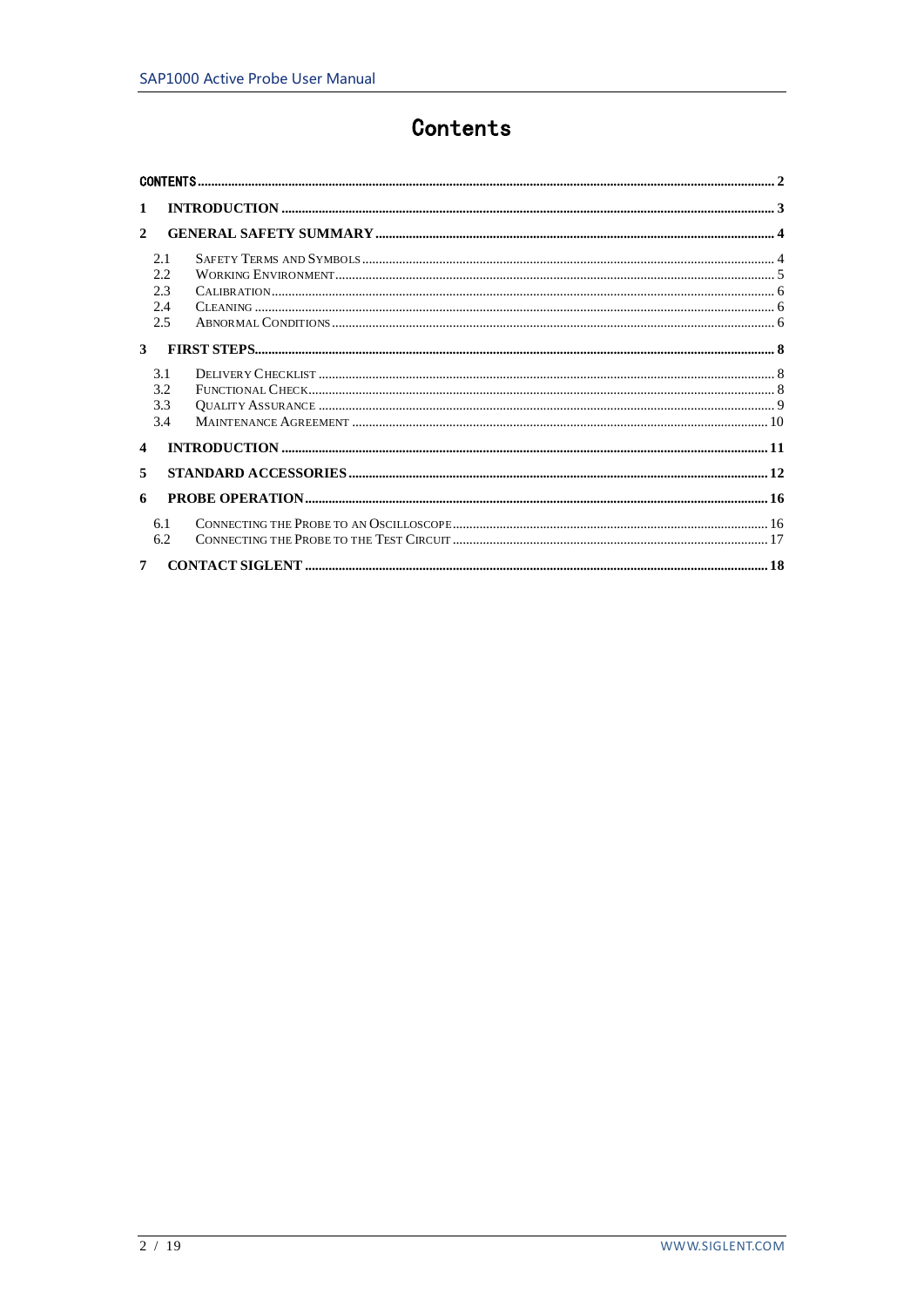# <span id="page-2-0"></span>1 **Introduction**

This user manual includes important safety information related to the SAP1000 active probe and simple tutorials for basic operation of the probe.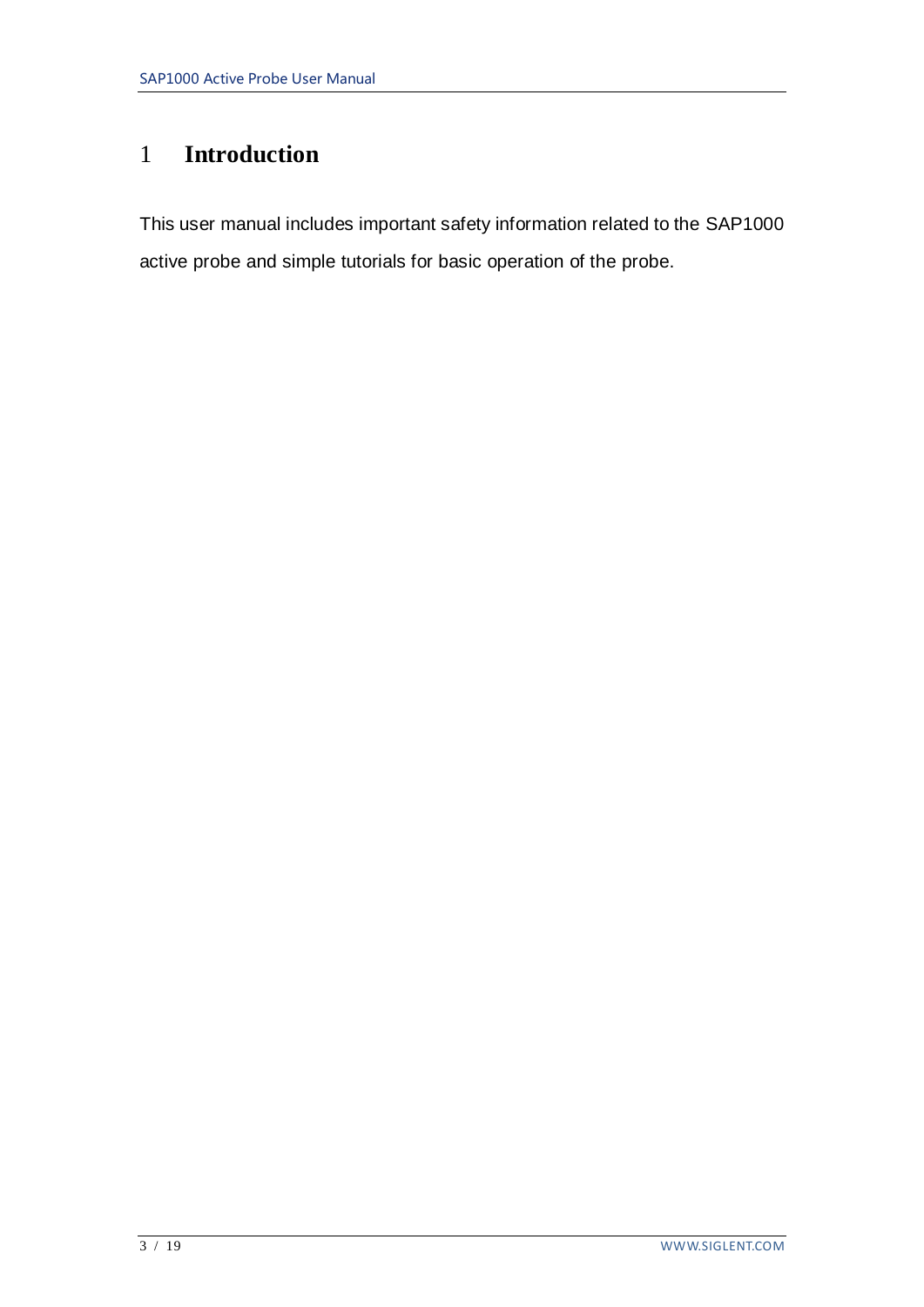## <span id="page-3-0"></span>2 **General Safety Summary**

This chapter contains information and warnings that must be followed to keep the probe operating under the appropriate safety conditions. In addition to the safety precautions specified in this section, you must also follow recognized safety procedures.

- **Connect and disconnect properly**. Connect probe to the measurement instrument before connecting the test leads to a circuit/signal being tested.
- **Use indoors only**.
- **Keep product surfaces clean and dry**.
- **Use only within operational environment listed**. Do not use in wet or explosive environments.
- **Be careful with sharp tips**. The tips may cause bodily injury if not handled properly.
- **Connect the signal wire correctly**. The potential of the signal wire ground is equal to the earth; therefore, do not connect the signal wire to a high voltage. Do not touch the exposed contacts or components.
- **Only qualified technical personnel should service this instrument**.
- **Do not operate with suspected failures**. Do not use the probe if any part is damaged. Cease operation immediately and remove the probe from use.

## <span id="page-3-1"></span>**2.1 Safety Terms and Symbols**

This symbol may appear on the probe body or in this manual to alert you to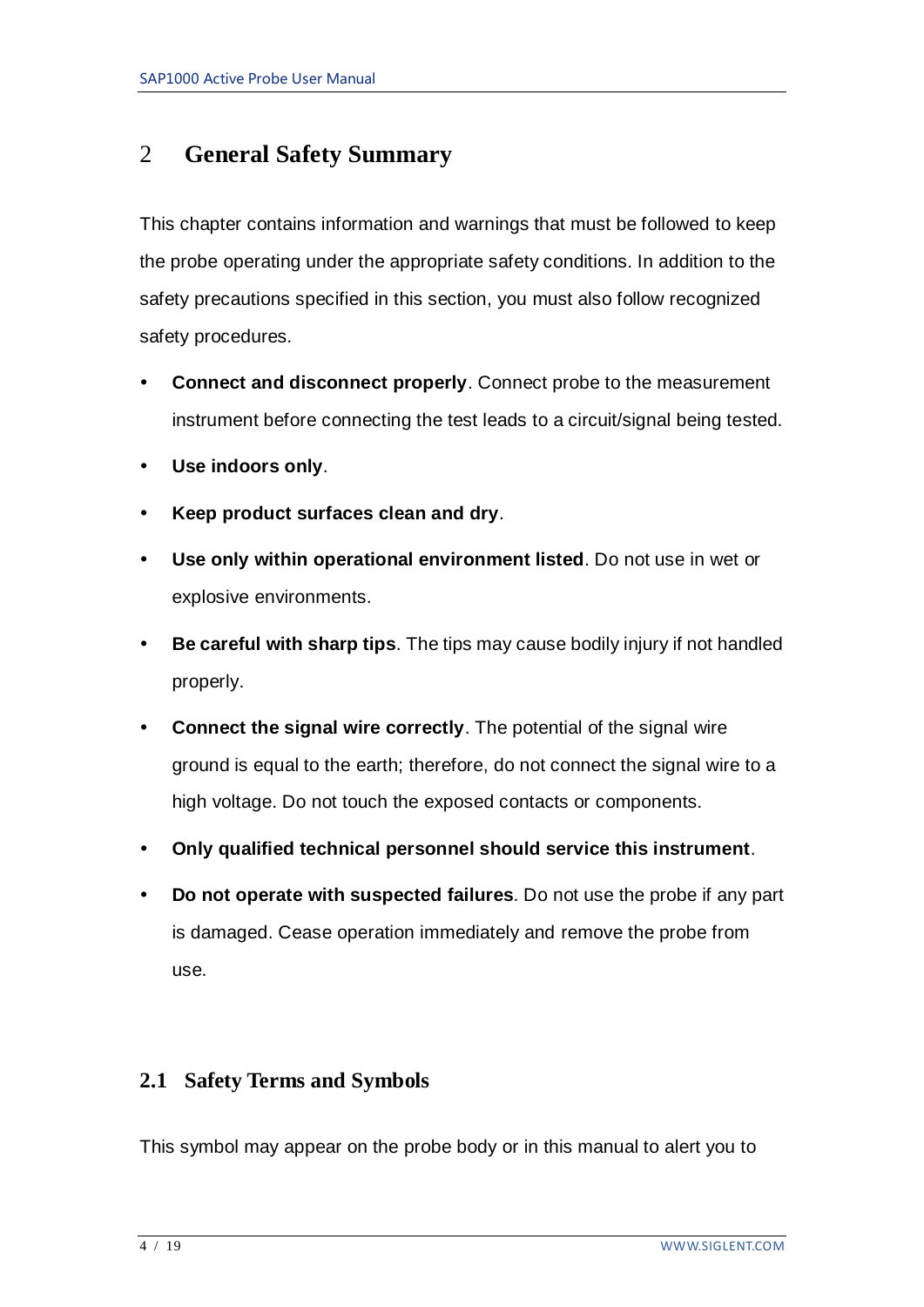important safety considerations.



**CAUTION:** Potential for damage to probe or instrument it is connected to. Attend to the accompanying information to protect against personal injury or damage. Do not proceed until conditions are fully understood and met.

## <span id="page-4-0"></span>**2.2 Working Environment**

The accessory is intended for indoor use and should be operated in a clean, dry environment. Before using this product, ensure that its operating environment is maintained within these parameters:

- Temperature: 5 to 40° C.
- Humidity: Maximum relative humidity 80% for temperatures up to 30 °C decreasing linearly to 50% relative humidity at 40° C.
- Altitude: Up to 10,000 ft (3,048 m).

**Note:** Direct sunlight, radiators, and other heat sources should be taken into account when assessing the ambient temperature.



**WARNING:** Do not operate the probe in an explosive atmosphere or wet and damp conditions.



**CAUTION:** Do not exceed the specified input maximum voltage levels. Refer to Specifications for more details.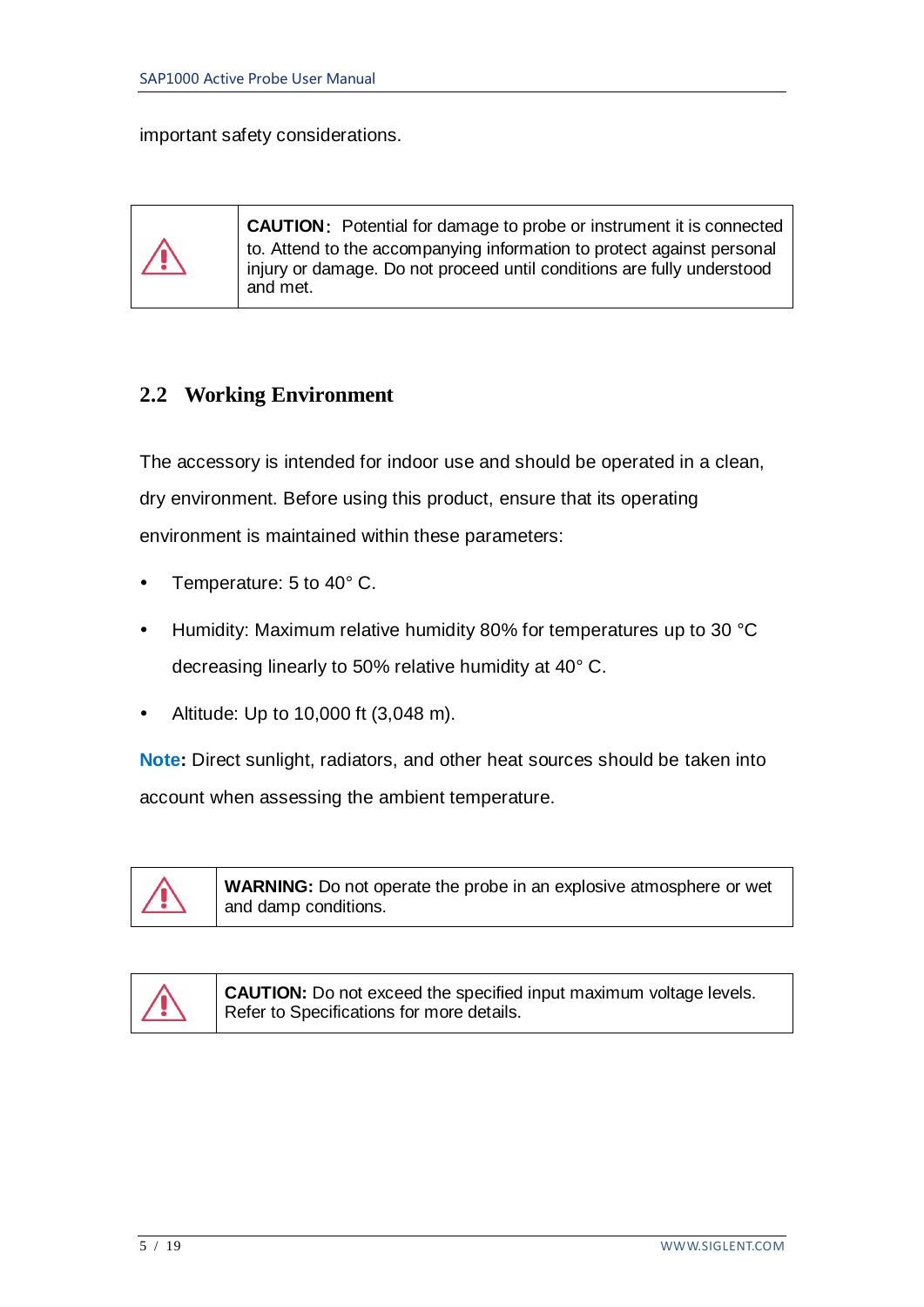## <span id="page-5-0"></span>**2.3 Calibration**

The recommended calibration interval is one year. Calibration should be only performed by qualified personnel.

## <span id="page-5-1"></span>**2.4 Cleaning**

The exterior of the probe and cable should be cleaned, using a soft cloth moistened with water. The use of abrasive agents, strong detergents, or other solvents may damage the probe. Always ensure that the input leads are free of debris. To avoid electrical shock, unplug the probe from the scope before cleaning.



No operator serviceable parts inside. Do not remove covers. Refer servicing to qualified personnel

## <span id="page-5-2"></span>**2.5 Abnormal Conditions**

Only operate the probe for the purposes specified by the manufacturer.

Do not operate the probe if there is any visible sign of damage or if it has been subjected to severe transport stresses.

If you suspect the probe has been impaired, disconnect the probe from the scope and secure the probe against any unintended operation.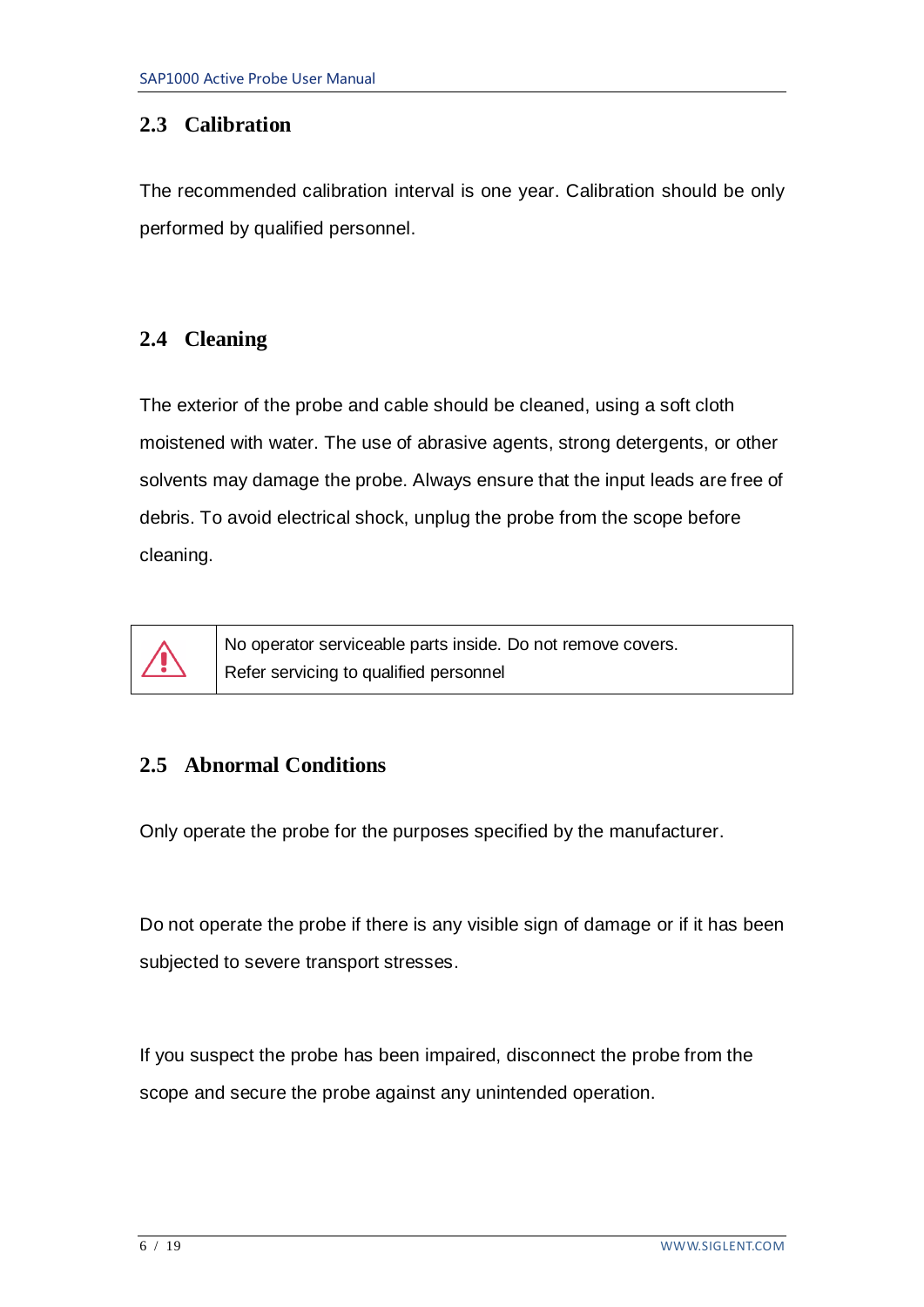Proper use of the probe depends on careful reading of all instruction and labels.

*⁄i* 

**Warning**: Any use of the probe in a manner not specified by the manufacturer may impair the probe. This probe should not be directly connected to human subjects or used for patient monitoring.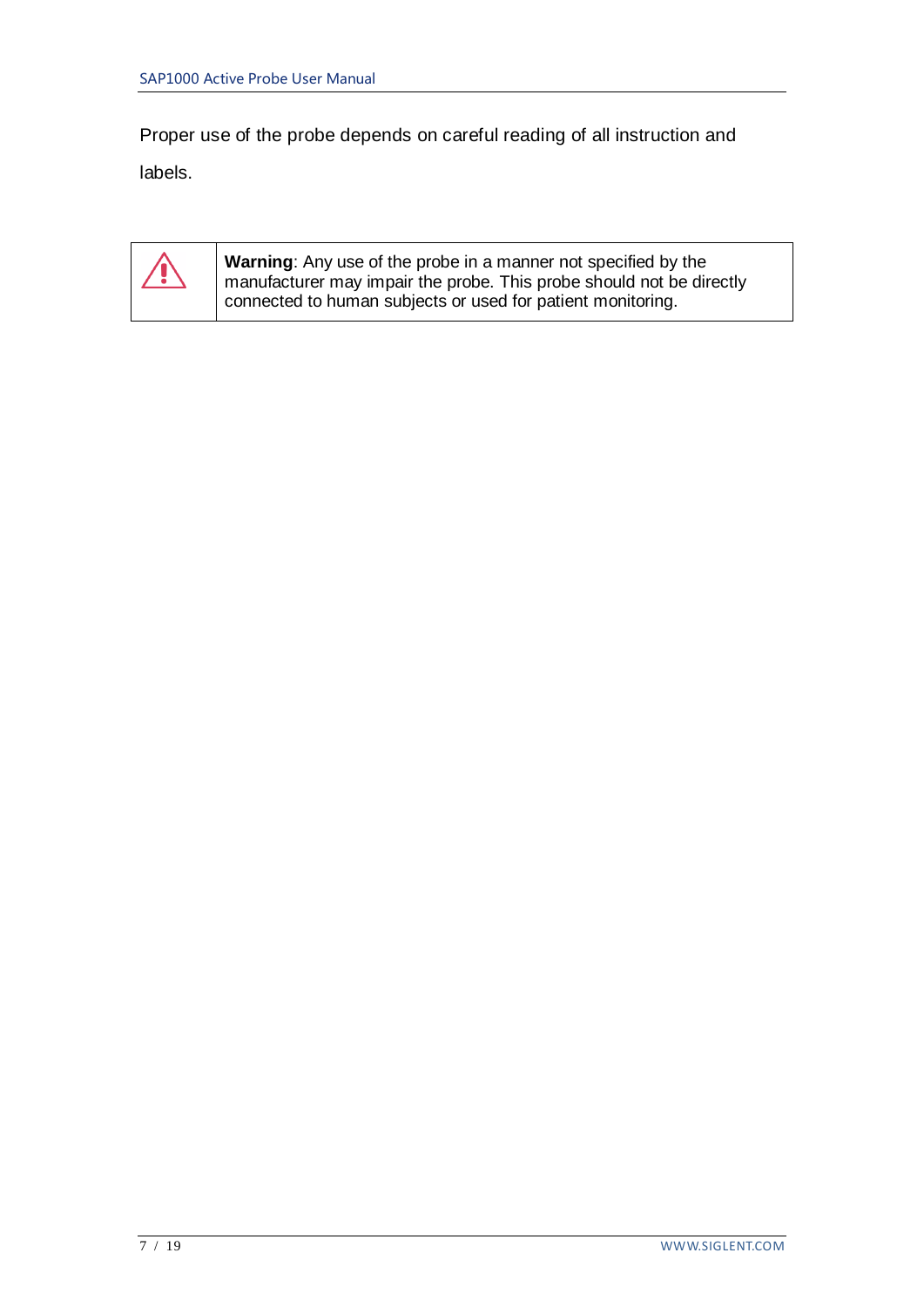## <span id="page-7-0"></span>3 **First steps**

## <span id="page-7-1"></span>**3.1 Delivery Checklist**

First, verify that all items listed on the packing list have been delivered. If you note any omissions or damage, please contact your nearest SIGLENT customer service center or distributor as soon as possible. If you fail to contact us immediately in case of omission or damage, we will not be responsible for replacement.



## <span id="page-7-2"></span>**3.2 Functional Check**

The functional check verifies the basic functional of the probe functions.

1. Turn the oscilloscope on and allow at least 30 minutes warm-up time before functional check.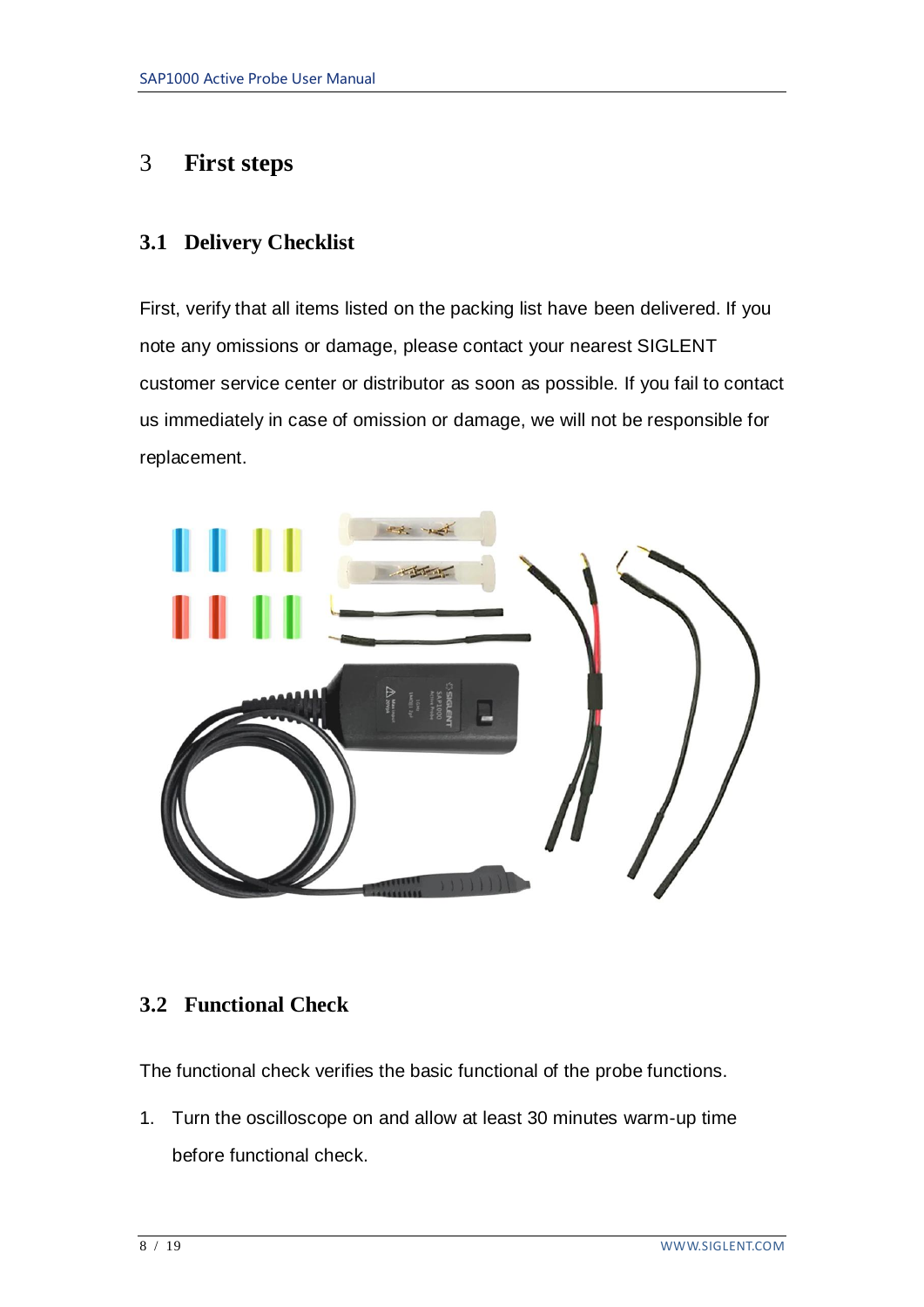- 2. Connect the SAP1000 probe to channel 1 of the oscilloscope.
- 3. Touch *Probe* in the C1 menu, and then check the information of the probe, including the probe type, probe SN, bandwidth, resistance, capacitance and attenuation.
- 4. Set the vertical scale of channel 1 to 2 V/div.
- 5. Set the offset of channel 1 to zero.
- 6. Measure the average voltage of channel 1.The measurement should be within  $\pm$  (1.5%  $*$  full screen reading + 10 mV).
- 7. Set the vertical scale of channel 1 to1 V/div, 500 mV/div, 200 mV/div, 100 mV/div, 50 mV/div, 20 mV/div, 10 mV/div, and repeat step 6.

| <b>發 Utility</b> |                    | $\Box$ Display | <b>fil Acquire</b> | $\blacktriangleright$ Trigger | # Cursors | Measure M Math | <b>&amp; Analysis</b> |                                  | <b>SIGLENT</b><br>$f < 2.0$ Hz | Auto    | 目<br>C <sub>1</sub> |                       |
|------------------|--------------------|----------------|--------------------|-------------------------------|-----------|----------------|-----------------------|----------------------------------|--------------------------------|---------|---------------------|-----------------------|
|                  |                    |                |                    |                               |           |                | C1 Probe Info         |                                  |                                |         | Channel             |                       |
|                  |                    |                |                    |                               |           |                |                       |                                  |                                |         | on                  |                       |
|                  |                    |                |                    |                               |           |                | Probe Type:           |                                  | <b>SAP1000</b>                 |         | Coupling            |                       |
|                  |                    |                |                    |                               |           |                | Probe SN:             | 0022                             |                                |         | DC                  | $\checkmark$          |
|                  |                    |                |                    |                               |           |                |                       |                                  |                                |         | <b>BW Limit</b>     |                       |
|                  |                    |                |                    |                               |           |                | Bandwidth:            |                                  | 1000MHz                        |         | Full                | $\checkmark$          |
|                  |                    |                |                    |                               |           |                | Resistance:           |                                  | DC 1Mohm                       |         | Probe               | $\ $                  |
|                  |                    |                |                    |                               |           |                | Capacitance:          | 1.2pF                            |                                |         | 10X                 |                       |
|                  |                    |                |                    |                               |           |                | <b>Attenuation:</b>   |                                  |                                |         | Impedance           |                       |
|                  |                    |                |                    |                               |           |                |                       | 10:1                             |                                |         | $1M\Omega$          | $50\Omega$            |
|                  |                    |                |                    |                               |           |                |                       |                                  |                                |         | Unit                |                       |
|                  |                    |                |                    |                               |           |                |                       |                                  |                                |         | $\mathbf{V}$        | A                     |
|                  |                    |                |                    |                               |           |                |                       |                                  |                                |         | <b>Deskew</b>       | $\mathfrak{S}$        |
|                  |                    |                |                    |                               |           |                |                       |                                  |                                |         |                     | 0.00s                 |
|                  |                    |                |                    |                               |           |                |                       |                                  |                                |         | Invert              |                       |
|                  |                    |                |                    |                               |           |                |                       |                                  |                                |         |                     | off                   |
| C1               | DC1M               |                |                    |                               |           |                |                       | Timebase                         |                                | Trigger | C1DC                | ♦ 器                   |
| 10X              | 2.00V/div<br>0.00V |                |                    |                               |           |                |                       | 0.00s<br>1.00Mpts 5.00GSa/s Edge | 20.0us/div Auto                |         | 0.00V<br>Rising     | 17:10:42<br>2019/1/18 |

### <span id="page-8-0"></span>**3.3 Quality Assurance**

The probe has a 3-year warranty (1-year warranty for probe attachments) from the date of shipment, during normal use and operation. SIGLENT can repair or replace any product that is returned to the authorized service center during the warranty period. We must first examine the product to make sure that the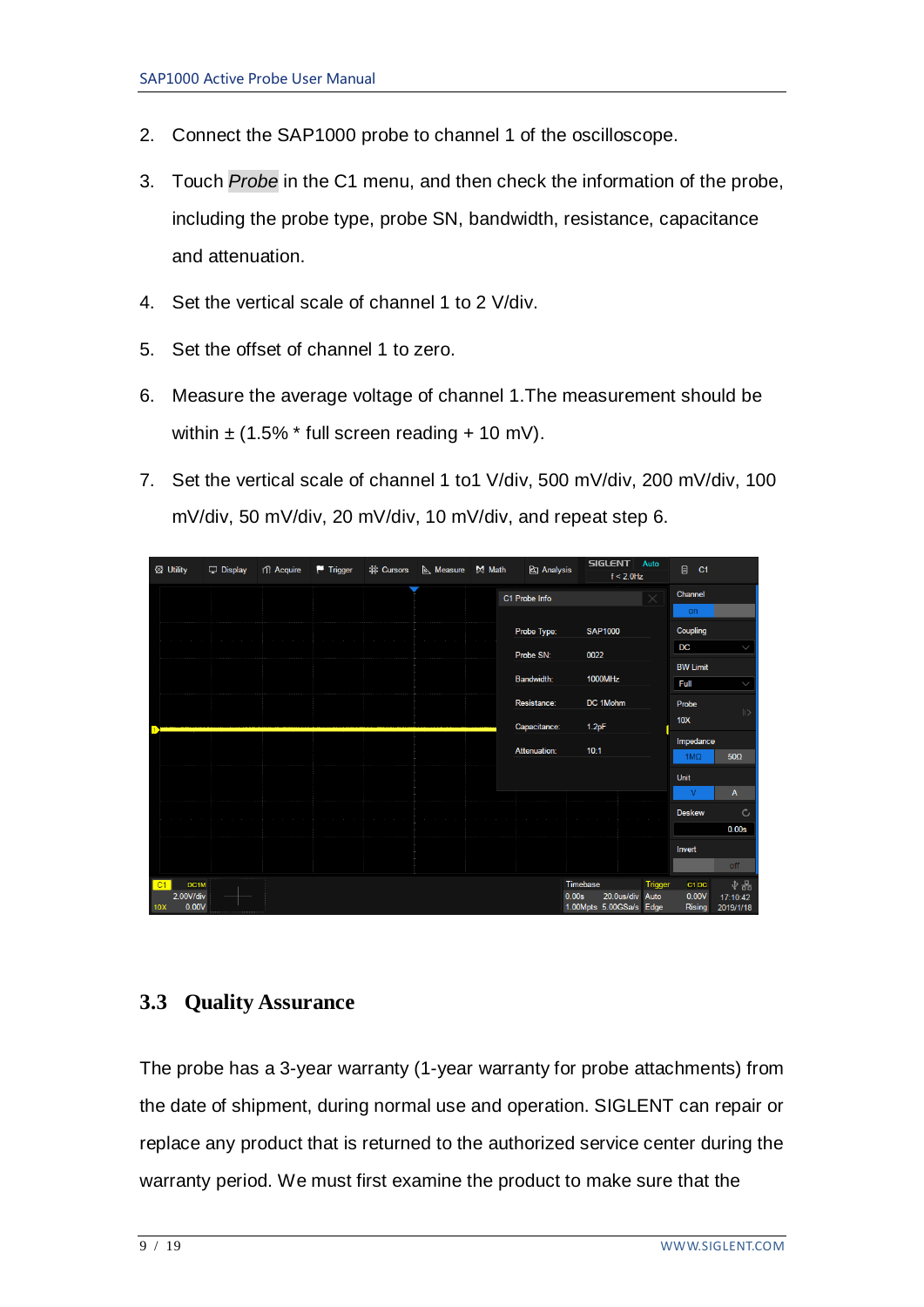defect is caused by the process or material, not by abuse, negligence, accident, abnormal conditions or operation.

SIGLENT shall not be responsible for any defect, damage, or failure caused by any of the following:

- a) Attempted repairs or installations by personnel other than SIGLENT.
- b) Connection to incompatible devices/incorrect connection.
- c) For any damage or malfunction caused by the use of non-SIGLENT probe power supplies.

## <span id="page-9-0"></span>**3.4 Maintenance Agreement**

SIGLENT provides various services on the basis of maintenance agreements. We offer extended warranties as well as installation, training, enhancement and on-site maintenance and other services through specialized supplementary support agreements. For details, please consult your local SIGLENT customer service center or distributor.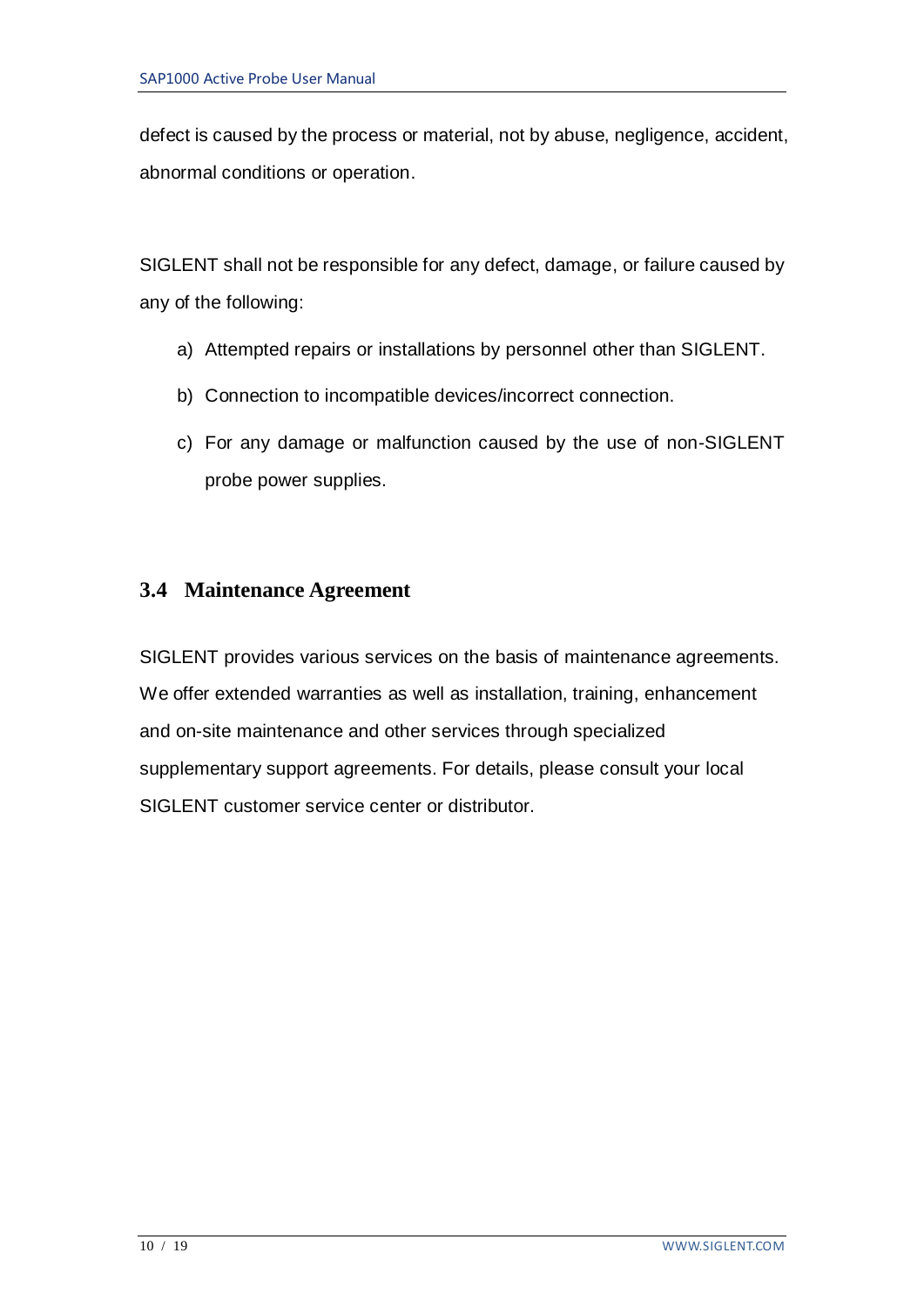## <span id="page-10-0"></span>4 **Introduction**

The SAP1000 is a compact, high impedance active probe designed to meet today's increasing demand for measurements on a variety of tests. Thanks to its low input capacitance and high input resistance, the circuit loading is minimized.

With the SAPBus interface, the SAP1000 becomes a part of the oscilloscope system. The probe can be controlled from the oscilloscope. The oscilloscope provides power to the probe, so there is no need for a separate power supply or batteries.

Key Benefits:

- $\triangleright$  Probe Bandwidth  $> 1$  GHz
- DC Input Resistance 1 MΩ
- Input Capacitance 1.2 pF
- Input Dynamic Range  $\pm 8$  V
- Probe Offset Range  $\pm$  12 V
- SAPBus interface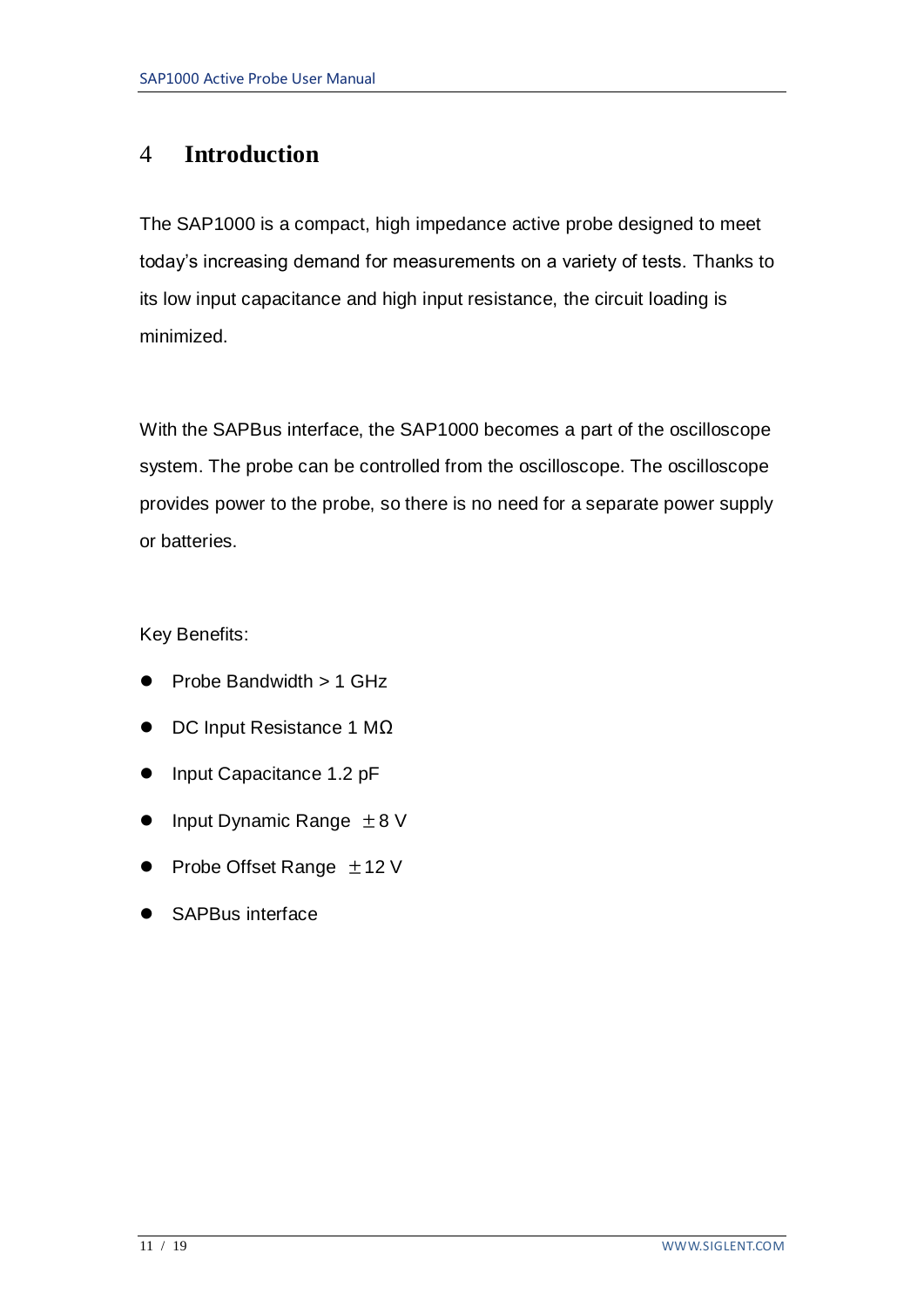# <span id="page-11-0"></span>5 **Standard Accessories**

The SAP1000 probe is shipped with the following standard accessories:

| <b>Standard Accessory</b> | <b>Part Number</b> | Quantity |
|---------------------------|--------------------|----------|
| <b>Straight Tip</b>       | 2.74.70.12.003     | 5        |
| Pogo Tip                  | 2.74.70.12.004     | 5        |
| L-adapter                 | 2.74.70.12.005     | 1        |
| Z-Ground                  | 2.74.70.12.006     | 1        |
| Y-Lead Adapter            | 2.52.42.11.020     | 1        |
| 50 Right Angle Pin Lead   | 2.52.42.11.015     | 1        |
| 60 Straight Pin Lead      | 2.52.42.11.017     | 1        |
| 100 Right Angle Pin Lead  | 2.52.42.11.018     | 1        |
| 120 Straight Pin Lead     | 2.52.42.11.019     | 1        |
| <b>Colored Clip</b>       | 2.75.23.10.003     | 8        |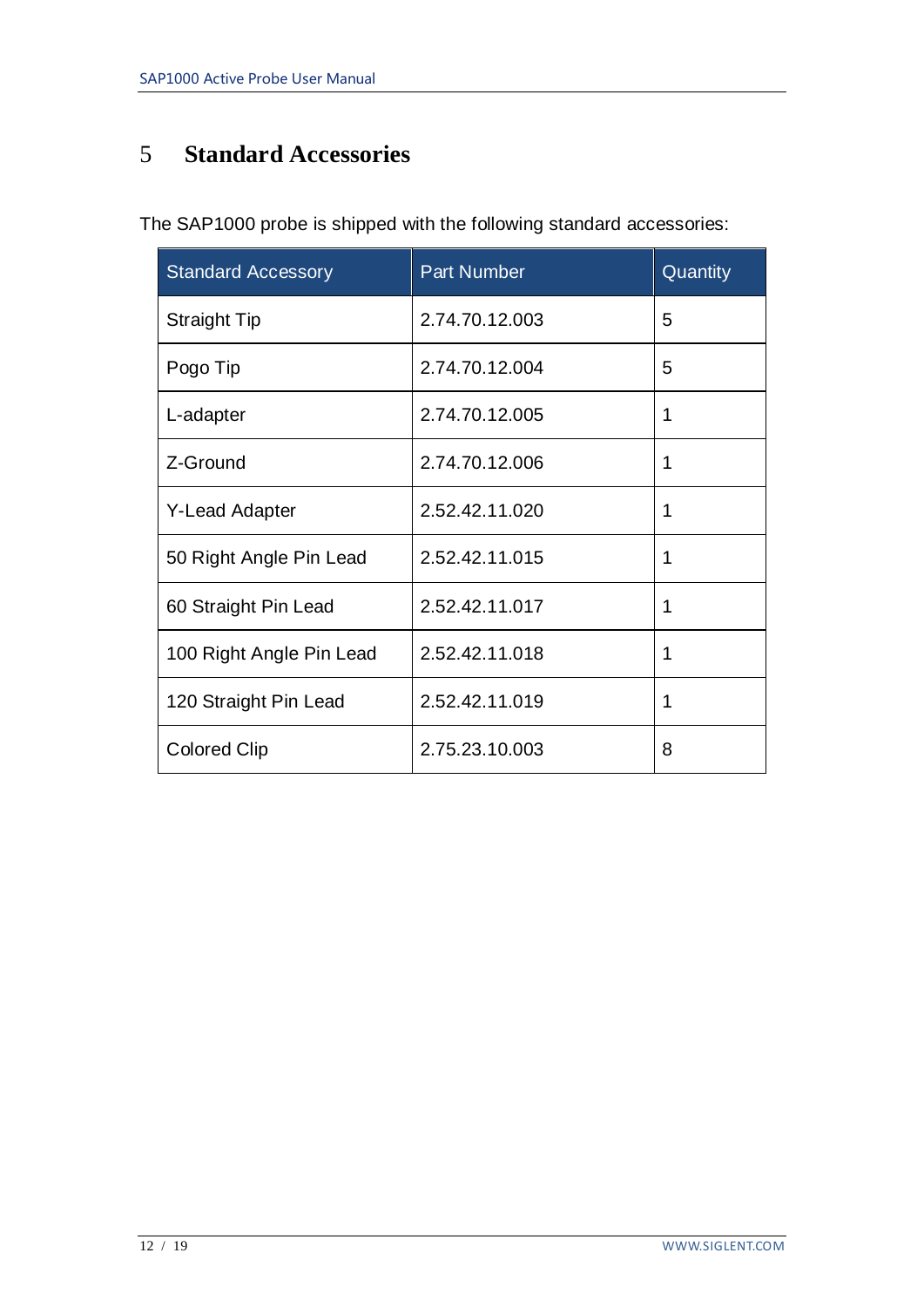



**Pogo Tip**: The pogo tip provides z axis compliance. The tip can fit into a socket or via and onto an IC leg.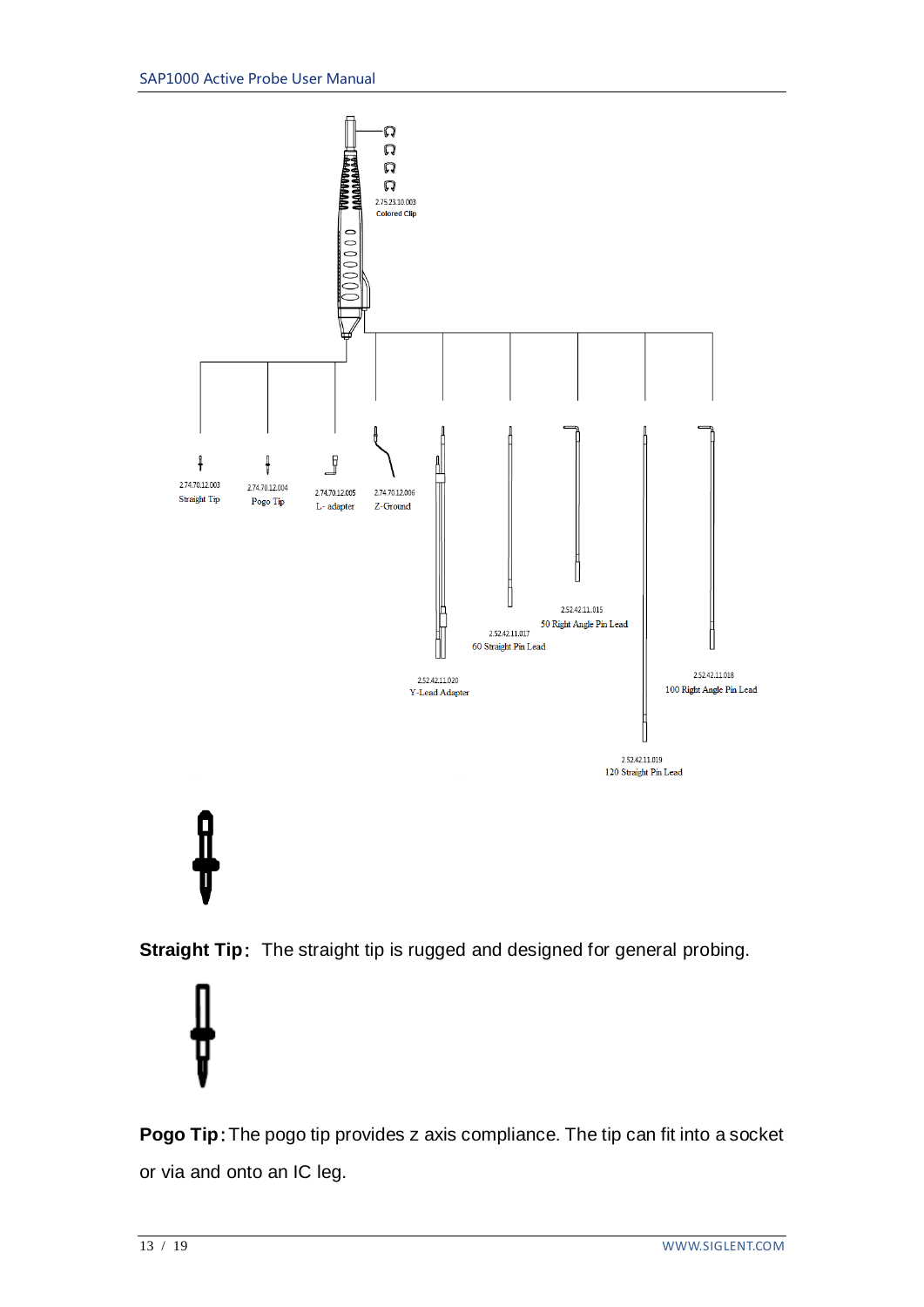

**L-adapter**: This adapter has a socket on one end and a square pin with a right angle on the other to connect to the input or ground socket of the probe body, and may be used for high frequency applications.



**Z-Ground**: The Z-Ground is designed to be attached to either socket of the probe head. The Z-Ground is the highest quality grounding solution and is recommended in high frequency applications.

========= \_\_\_\_\_\_

**Y-Lead Adapter** : This lead is used for both ground and input lead simultaneously. It has two sockets on one end and two round pins on the other and may be used for general purpose probing.



**60/120 Straight Pin Lead:** These leads have a socket on one end and a round pin on the other to connect to the input or ground socket of the probe body, and may be used for general purpose probing.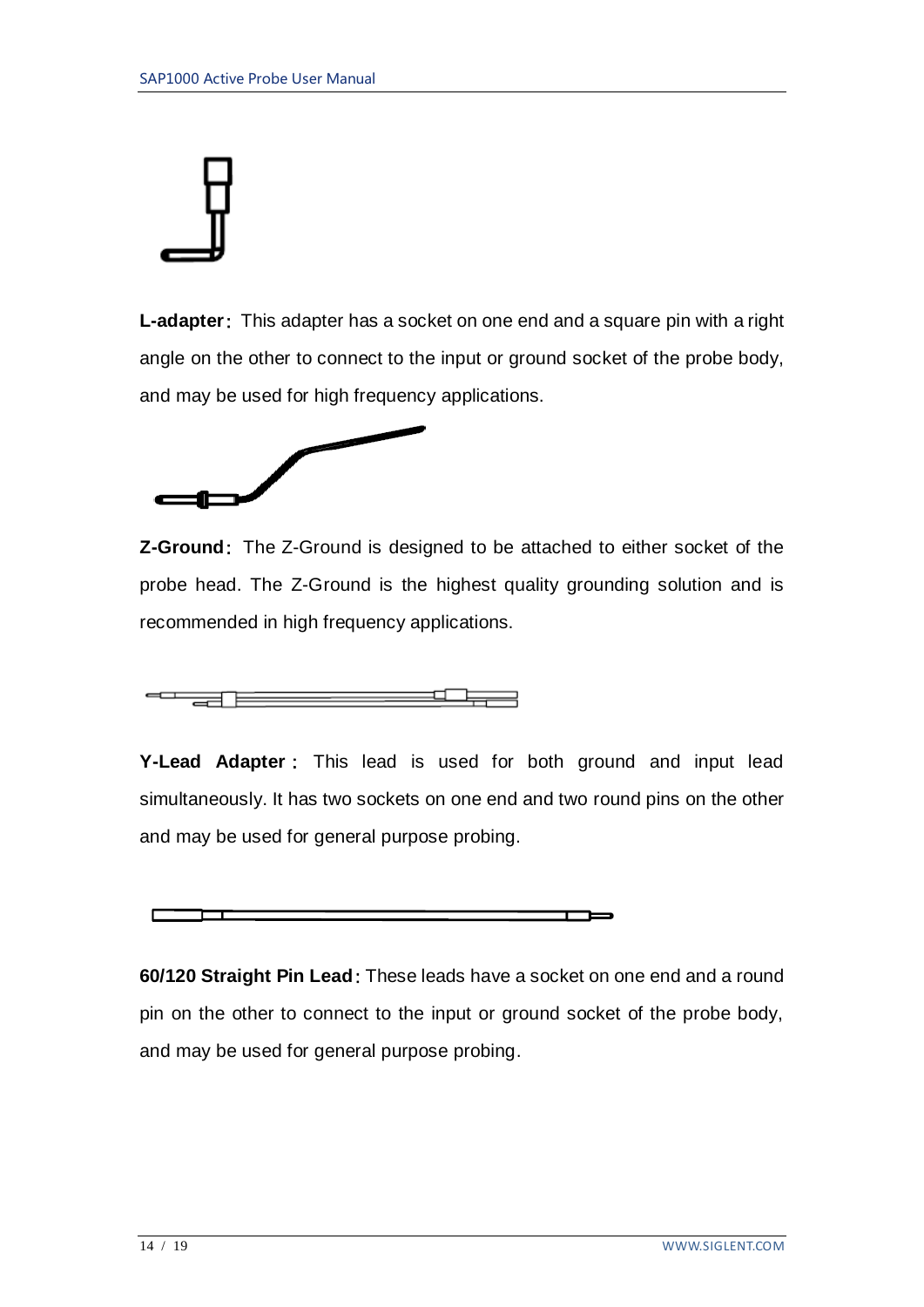

**50/100 Right Angle Pin Lead :**These leads have a socket on one end and a round pin with a right angle on the other to connect to the input or ground socket of the probe body, and may be used for general purpose probing.



**Colored Clips:** These colored clips can be used to distinguish a specific probe from other similar probes being used in the measurement.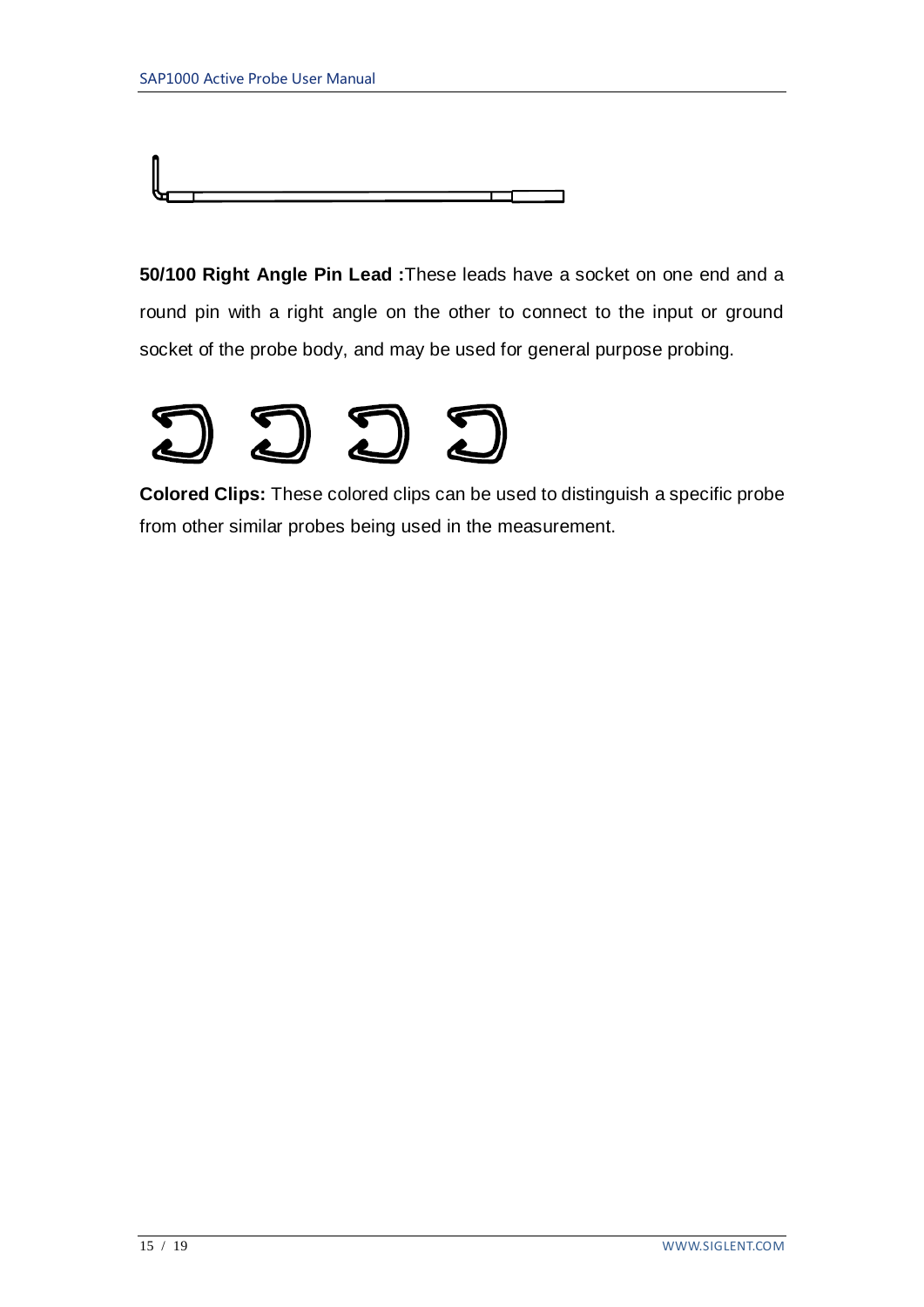## <span id="page-15-0"></span>6 **Probe Operation**

The SAP1000 probe is a precision test instrument. Exercise care when handling and storing the probe. Always handle the probe by the probe body or compensation box. Avoid putting excessive strain or exposing the probe cable to sharp bends.



ESD Sensitive: The tips of the probes are sensitive to Electrostatic Discharge (ESD). Avoid causing damage to the probe by always following anti-static procedures when using or handling the probe.

## <span id="page-15-1"></span>**6.1 Connecting the Probe to an Oscilloscope**

The SAP1000 probe has been designed for being used with SIGLENT's SDS5000X oscilloscope equipped with the SAPBus interface. When you attach the probe output connector to the oscilloscope's input connector, the oscilloscope detects the probe automatically.

When the SAP1000 probe is connected to any compatible SIGLENT oscilloscope, the displayed scale factor and measurement values are automatically adjusted. The probe can be controlled through the oscilloscope graphical user interface. Turning the Volts/div knob controls the oscilloscope's scale factor to give full available dynamic range up to 2 V/div (16 V peak to peak). Turning the channel offset knob controls the probe input offset circuit over its range of ±12 V.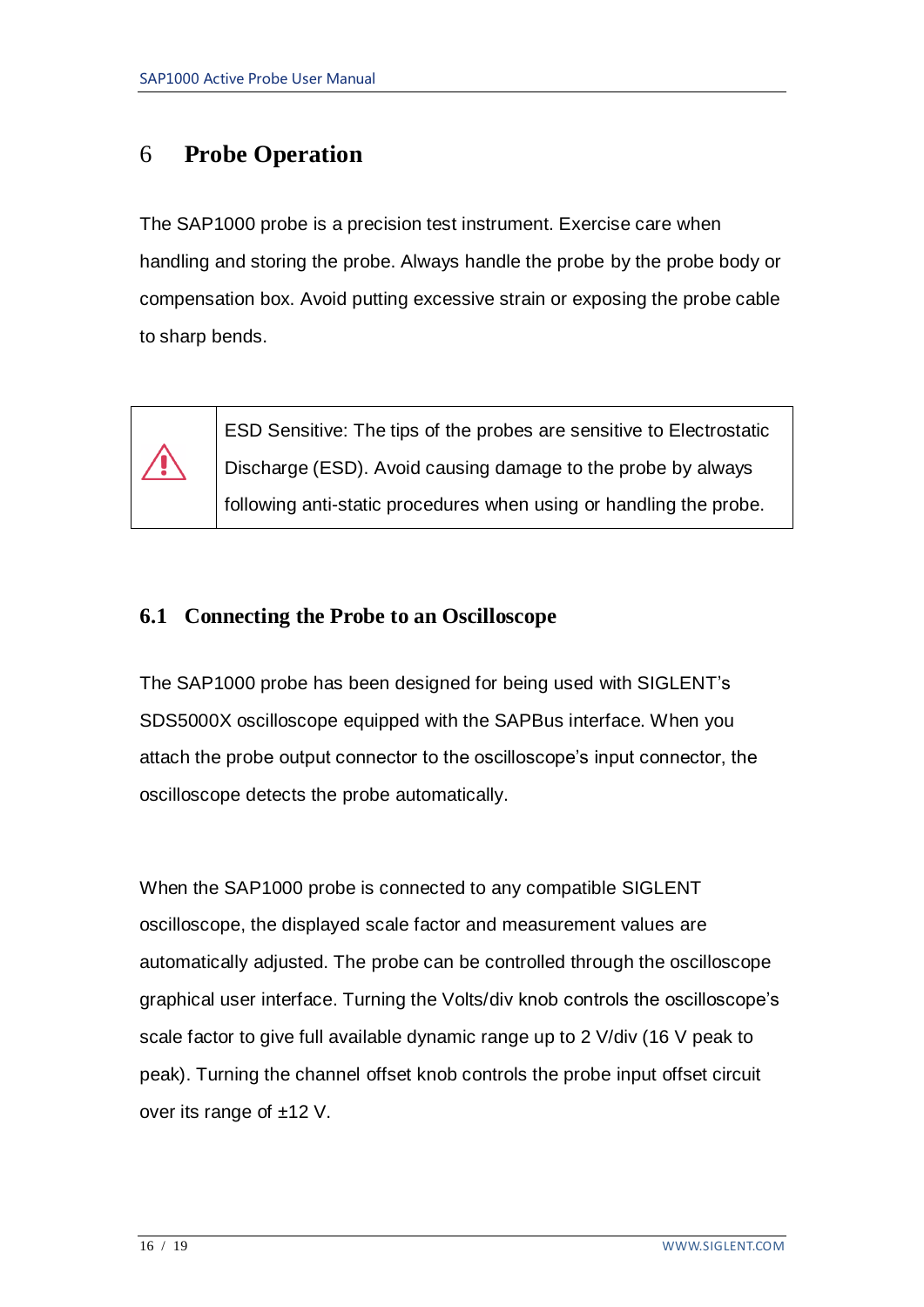## <span id="page-16-0"></span>**6.2 Connecting the Probe to the Test Circuit**

To maintain the high-performance capability of the probe in measurement applications, care must be exercised in connecting the probe to the test circuit. Increasing the parasitic capacitance or inductance in the input paths may introduce a "ring" or slow the rise time of fast signals. Input leads which form a large loop area will pick up any radiated electromagnetic field which passes through the loop and may induce noise into the probe input.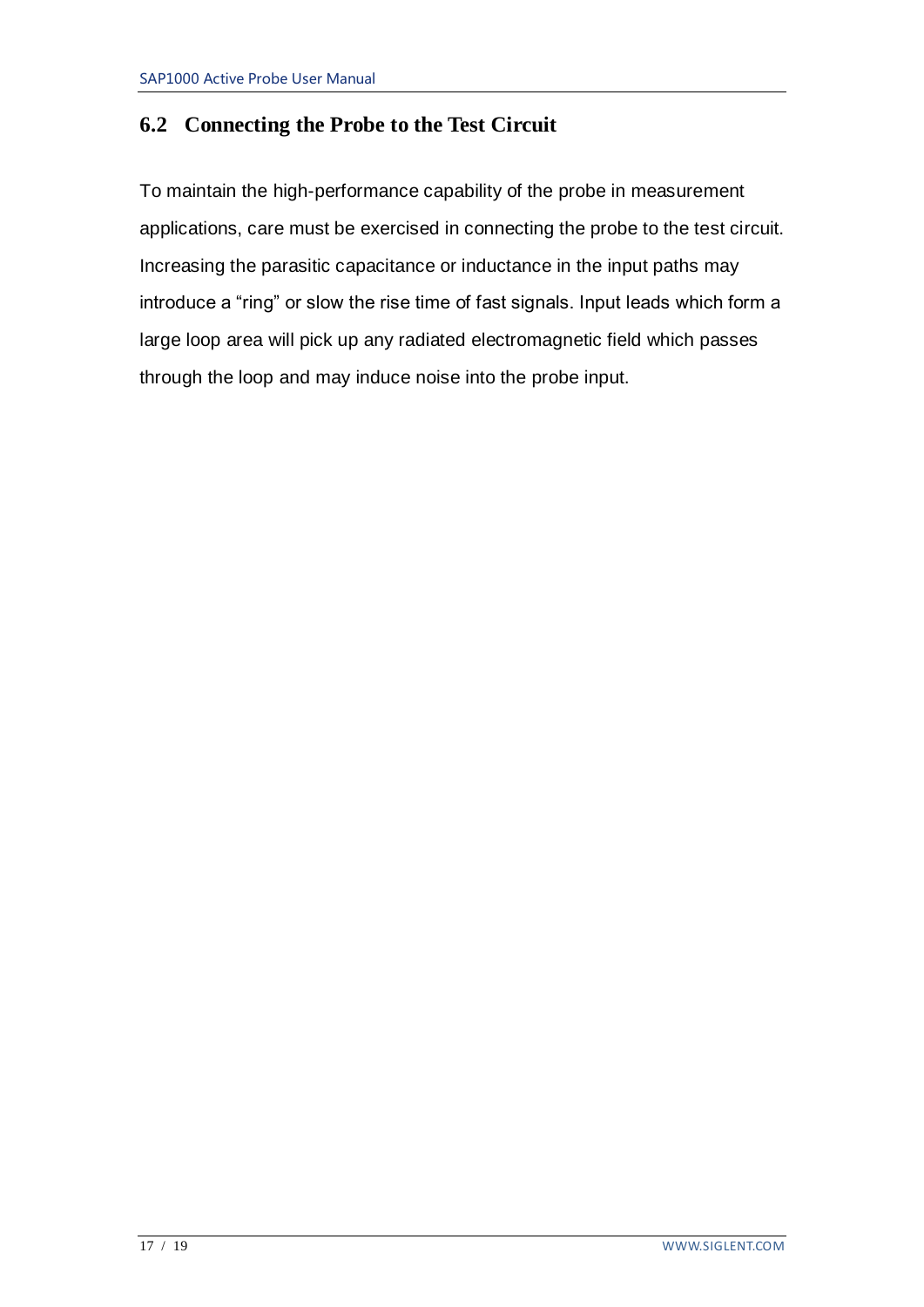## <span id="page-17-0"></span>7 **Contact SIGLENT**

#### **America**

#### **SIGLENT Technologies NA, Inc**

6557 Cochran Rd Solon, Ohio 44139 Tel: 440-398-5800 Toll Free:877-515-5551 Fax: 440-399-1211 [info@siglent.com](mailto:info@siglent.com) [www.siglentamerica.com](http://www.siglentamerica.com/)

#### **Headquarters**

#### **SIGLENT TECHNOLOGIES CO., LTD.**

Blog No.4 & No.5, Antongda Industrial Zone, 3rd Liuxian Road, Bao'an District, Shenzhen, 518101, China. Tel:+ 86 755 3688 7876 Fax:+ 86 755 3359 1582 [market@siglent.com](mailto:market@siglent.com) [www.siglent.com/ens](http://www.siglent.com/ens)

### **Europe**

#### **SIGLENT TECHNOLOGIES EUROPE GmbH**

Liebigstrasse 2-20, Gebaeude 14, 22113 Hamburg Germany Tel: +49(0)40-819-95946 Fax: +49(0)40-819-95947 [info-eu@siglent.com](mailto:info-eu@siglent.com) [www.siglenteu.com](http://www.siglenteu.com/)